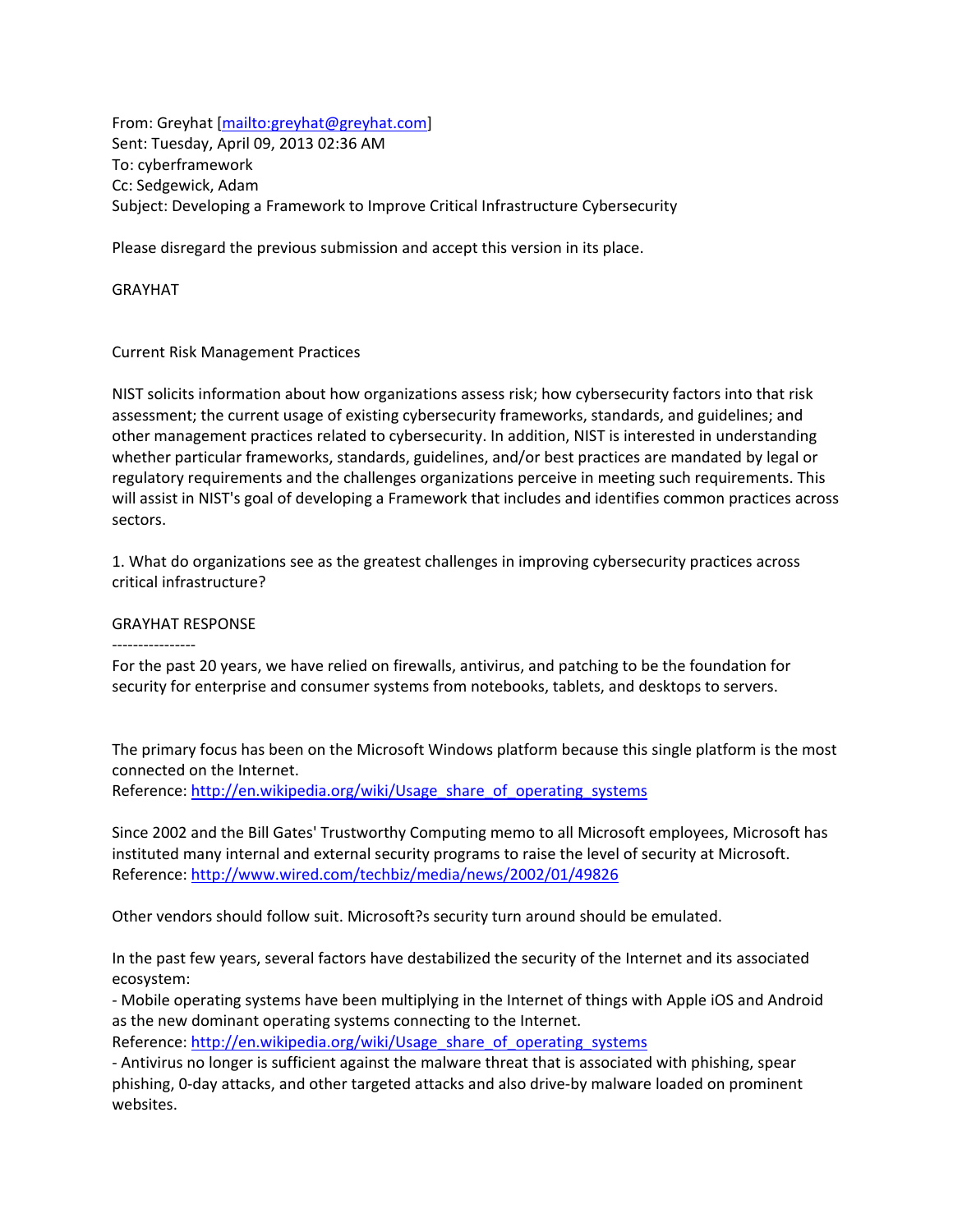With the diminished effectiveness of antivirus, companies now need to rely on the following to have a fighting chance to deal with the threats listed above:

A- System hardening.

B- Hardened broswers

C- Disabling of features in the browser or macros in Microsoft Office

D- Browser security plug-ins that limit pop-up execution, browser scripting, Java, Java script, and other add-ons that can compromise browser security.

E- Intrusion detection - With the gap in antivirus, companies need to better prepare for compromise and increase their detection capabilities of signs of compromise and attacks. Detection is the single most effective way to address compromise and active attacks.

Unfortunately, the key is to know WHAT TO LOOK FOR (i.e. Indicators of Compromise). This is why there has been a rise in prominence and need for detection expertise and post-breach response companies like Grayhat, Mandiant, Proviti, and Kroll.

Companies have not been successful detecting attacks and compromise, and are being told by external sources (mostly law enforcement) that they were compromised. The following reports all state this trend:

Reference (Mandiant)[: https://www.mandiant.com/resources/m-trends/](https://www.mandiant.com/resources/m-trends/)

Reference (Mandiant):

[https://www.mandiant.com/news/release/mandiant-releases-annual-threat-report-on-advanced](https://www.mandiant.com/news/release/mandiant-releases-annual-threat-report-on-advanced-targeted-attacks1/)[targeted-attacks1/](https://www.mandiant.com/news/release/mandiant-releases-annual-threat-report-on-advanced-targeted-attacks1/)

Reference (Verizon Data Breach Investigations Report):

<http://www.verizonenterprise.com/products/security/dbir/>

Reference (Trustwave Global Security Report):

<https://www2.trustwave.com/2013GSR.html>

Some of the Mandiant report?s highlights include:

- Nearly 2/3 (63%) of organizations learn they are breached from an external source.

- 4 Years 10 Months - Longest time period Mandiant observed APT1 in a single victim's network

- 243 - median number of days that the attackers were present on a victim network before detection

- Targeted attacks continue to evade preventive defenses, but organizations are getting better at discovering them on their own.

Still, a full 63% of victims were made aware they had been breached by an external organization such as law enforcement.

- The typical advanced attack goes unnoticed for nearly 8 months.

- Attackers spend an estimated 243 days on a victim?s network before they are discovered ? 173 days fewer than in 2011. Though organizations have reduced the average time between compromise and detection by 40%, many are still compromised for several years before detecting a breach.

- Attackers are using comprehensive network reconnaissance to help them navigate victims? networks faster and more effectively.

- Attackers are frequently stealing data related to network infrastructure, processing methodologies, and system administration guides to gather the reconnaissance data they need to more quickly exploit network and system misconfigurations.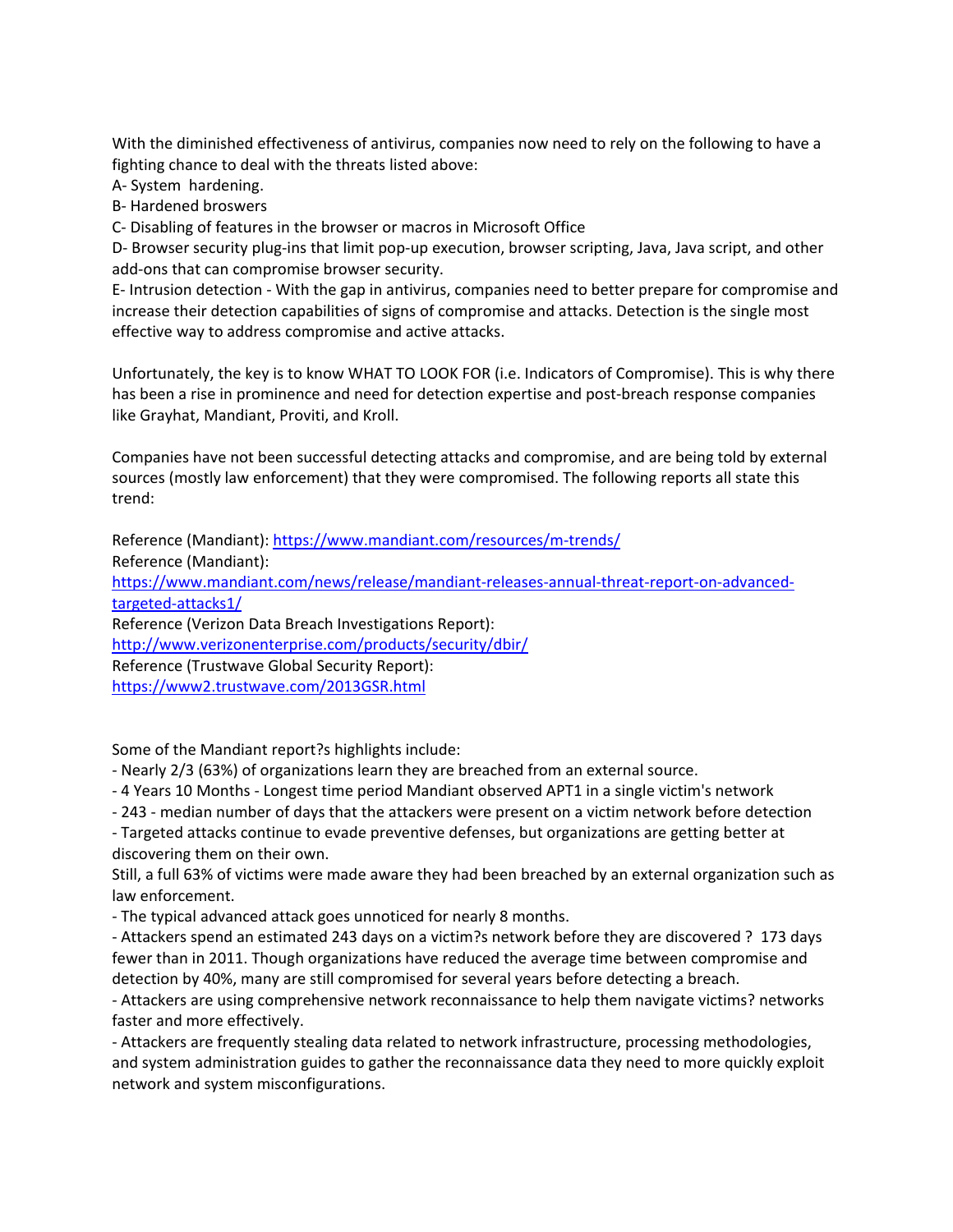- Advanced Persistent Threat (APT) attackers continue to target industries that are strategic to their growth and will return until their mission is complete.

- Once a Target, Always a Target

- Organizations are being targeted by more than one attack group, sometimes in succession. In 2012, 38% of targets were attacked again once the original incident was remediated. Of the total cases Mandiant investigated in 2012, attackers lodged more than one thousand attempts to regain entry to former victims.

2012 Verizon Data Breach Investigations Report:

- 85% of breaches took weeks or more to discover

- 92% of incidents were discovered by a third party

- 84% - Availability of log evidence for forensics by percent of breaches (84% of companies compromised had the log evidence)

Trustwave Global Security Report Summary:

- In those cases in which an external entity was necessary for detection, analysis found that attackers had an average of 173.5 days within the victim's environment before detection occurred. Conversely, organization that relied on self-detection were able to identify attackers within their systems an average of 43 days after initial compromise.

- Businesses are slow to ?self-detect? breach activity. The average time from initial breach to detection was 210 days, more than 35 days longer than in 2011. Most victim organizations (64%) took over 90 days to detect the intrusion, while 5% took three or more years to identify the criminal activity. - 33% detection was from law enforcement, 40% regulatory detection, and only 16% self detection

GRAYHAT assessment:

- Detection is broken for most companies.

- Companies are most likely told by outside entities, primarily law enforcement, that they were compromised.

- Companies cannot detect signs of compromise or attack, despite having the logs.

- Companies spend millions of dollars on intrusion detection equipment and they still cannot detect that they were hacked.

- Someone, perhaps the government, can help US critical infrastructure companies with indicators of compromise to look for signs of compromise.

- Critical infrastructure needs training and qualified people to detect compromise or signs of attack.

- The government needs to enable better detection practices and/or incentize companies to increase this capability.

- Someone, perhaps government, should test a company's effectiveness in detecting attacks (compulsory vulnerability scanning and penetration testing regime).

The consistent trend in each of the security reports over the past half decade are that adversaries are exploiting vulnerabilities in the following software products to compromise client platforms: Oracle Java Adobe Flash Adobe Reader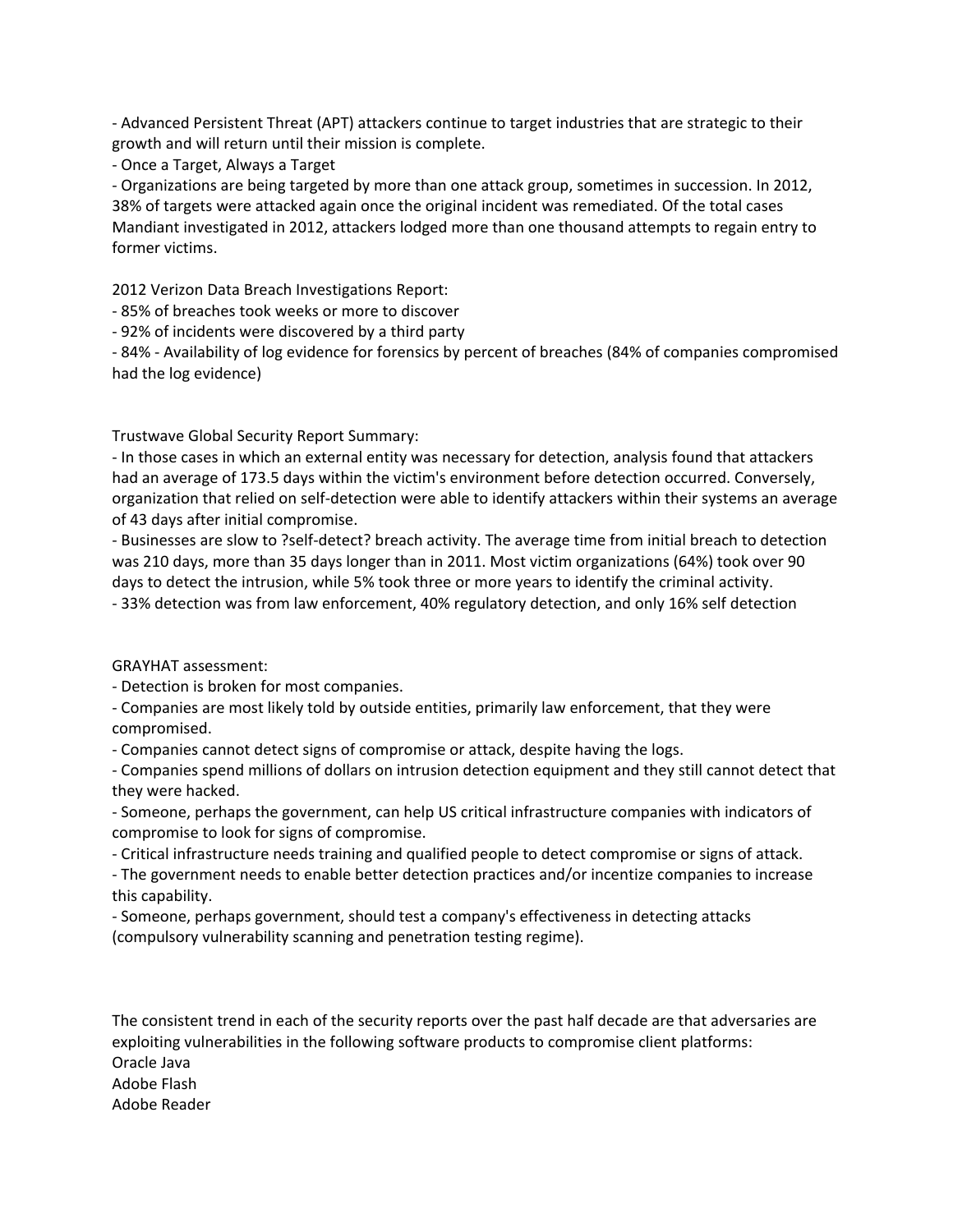Adobe PDF Microsoft Office

Attacks are against:

1. Browsers of all types (i.e. Internet Explorer, Firefox, Mozilla, 2. Microsoft Office products that have enabled macros to launch the most compromised products listed above.

3. Operating system flaws are still a point of attack.

Example of this assessment, 0-day attack at Adobe Reader within days of Mandiant APT1 report: <http://www.seculert.com/blog/2013/02/spear-phishing-with-mandiant-apt-report.html>

Trustwave Global Security Report Summary:

- Basic security measures are still not in place. ?Password1? is still the most common password used by global businesses. Of three million user passwords analyzed, 50% of users are using the bare minimum.

- Of all client-side attacks observed, 61% targeted Adobe Reader users via malicious PDFs.

- Always the two most noteworthy methods of intrusion, SQL injection and remote access made up 73% of the infiltration methods used by criminals in 2012.

2012 Verizon Data Breach Investigations Report:

- 79% of victims were targets of opportunity
- 96% attacks were not highly difficult

- 97% of breaches were avoidable through simple or intermediate controls

- Please see Table 8, Top 10 Threat Action Types by number of breaches and records for Larger Organizations and Smaller Organizations.

- Much more thorough industry analysis and metrics collected than DoD for Consensus Audit Guidelines / SAN 20

GRAYHAT Assessment:

1. Default and simple passwords still need to be addressed.

2. We need to enable strong passwords and password aging.

3. We need to test for weak passwords through vulnerability management programs.

4. Remote Access continues to be a huge point of compromise in most enterprise networks.

5. We need to use unbiased data to assess top RISKS and Threats than indicated by SANS 20 (iPost data is inconclusive, it uses McAfee EPO data which is flawed since it relies on broken antivirus detection data).

2. What do organizations see as the greatest challenges in developing a cross-sector standards-based Framework for critical infrastructure?

GRAYHAT RESPONSE

----------------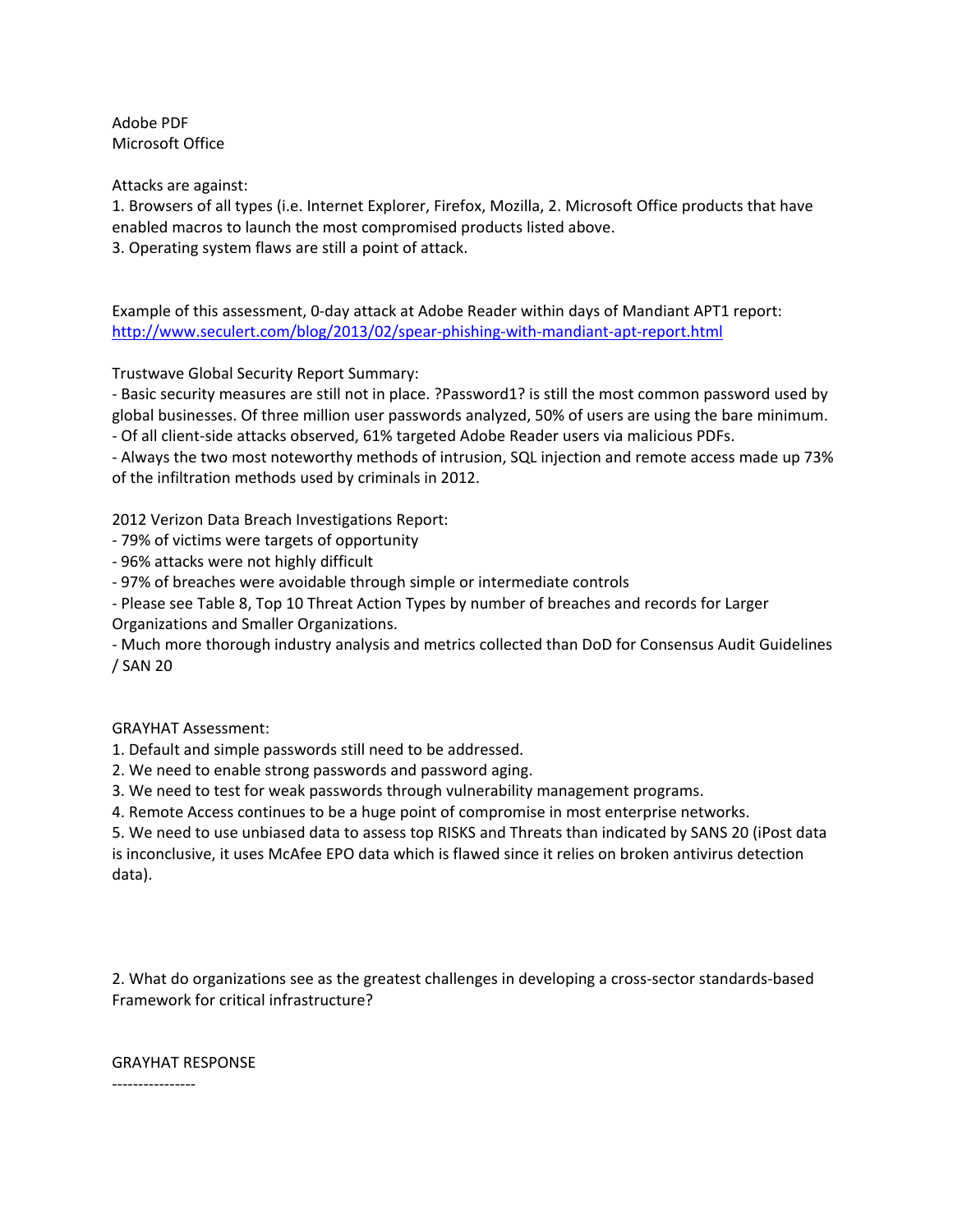Trustwave Global Security Report Summary:

- Retail businesses and their sensitive data are back in the crosshairs. For the first time in three years, the retail industry made up the highest percentage of investigations at 45%.

- Web applications have now emerged as the most popular attack vector.

E-commerce sites were the No. 1 targeted asset, accounting for 48% of all investigations.

- Businesses are embracing an outsourced IT operations model. In 63% of incident response investigations, a major component of IT support was outsourced to a third party. Outsourcing can help businesses gain effective, cost-friendly IT services; however, businesses need to understand the risk their vendors may introduce and proactively work to decrease that risk.

- Businesses are slow to ?self-detect? breach activity. The average time from initial breach to detection was 210 days, more than 35 days longer than in 2011. Most victim organizations (64%) took over 90 days to detect the intrusion, while 5% took three or more years to identify the criminal activity.

- By reviewing the various industry reports, different sectors are being attacked differently.

- Different flaws are being exposed.

- 15 years ago, firewall, antivirus, and patching were all that were needed for "basic hygiene." The world has changed.

- Default accounts and simple passwords are an issue Example:

[http://www.eweek.com/networking/zombie-attack-warnings-broadcast-after-emergency-alert-system](http://www.eweek.com/networking/zombie-attack-warnings-broadcast-after-emergency-alert-system-hack/)[hack/](http://www.eweek.com/networking/zombie-attack-warnings-broadcast-after-emergency-alert-system-hack/)

- Hardened configurations are needed (see Center for Internet Security standards)

- Firewalls and network segregation/isolation are still good practice

- Patching at the operating system and application level are still paramount, but so is pressure on vendors to do what Microsoft did in

2002 with Trustworthy Computing

3. Describe your organization's policies and procedures governing risk generally and cybersecurity risk specifically. How does senior management communicate and oversee these policies and procedures?

GRAYHAT RESPONSE

----------------

FAIR ISO 31000 ISO 27005 Octave Allegro

We need to apply more than consequence. We have industry data on probability (likelihood).

See: [http://datalossdb.org](http://datalossdb.org/) [http://www.privacyrights.org](http://www.privacyrights.org/)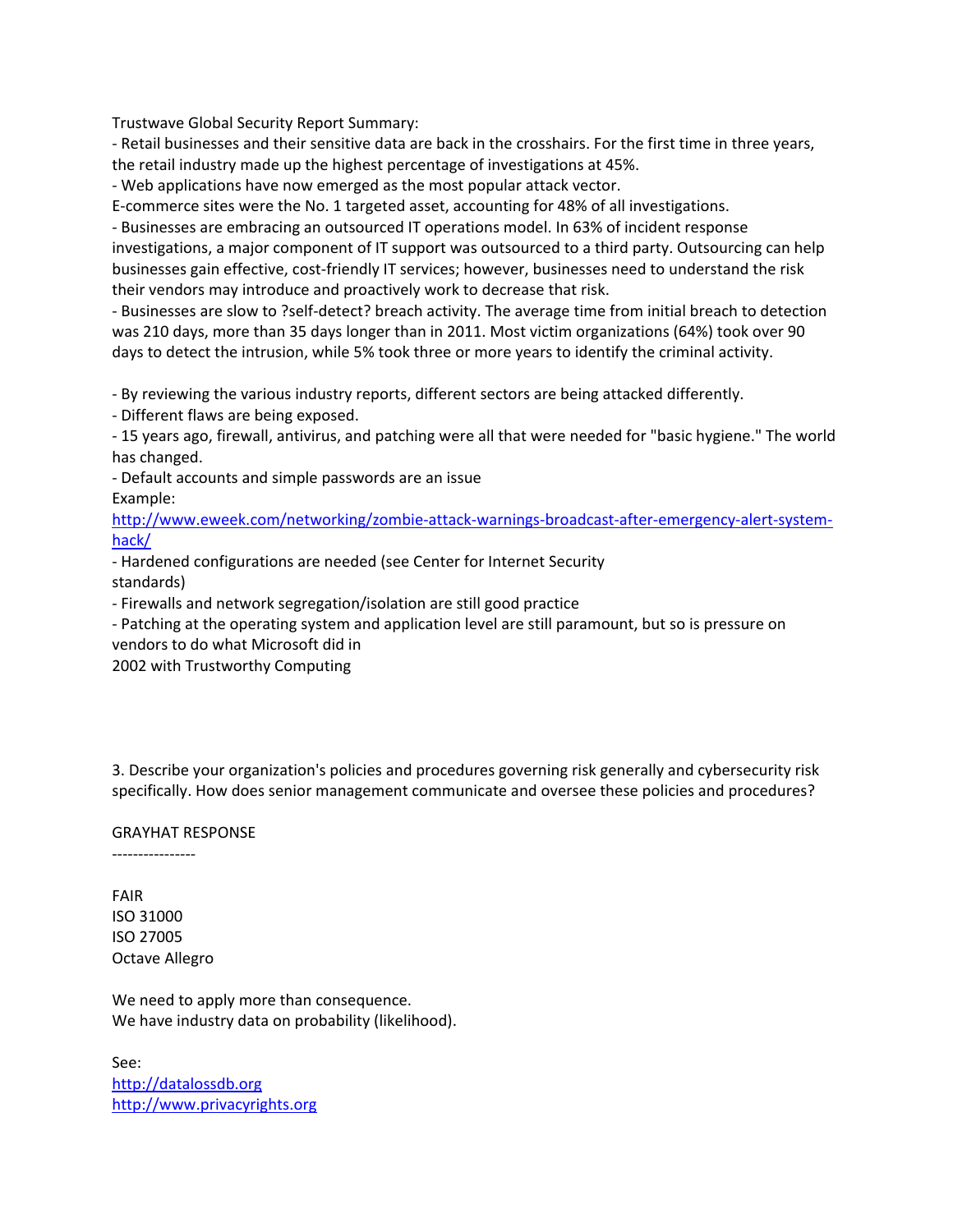See all of the security reports (i.e. Mandiant, Trustwave, Verizon, Symantec, Websense, etc.)

- Know bias of various reports and metrics collected
- Metrics sway how people apply security controls

4. Where do organizations locate their cybersecurity risk management program/office?

5. How do organizations define and assess risk generally and cybersecurity risk specifically?

## GRAYHAT RESPONSE

----------------

Very few companies assess cyber risk and impact to others in cyberspace.

Most companies are looking to make profit and security tends to lag, especially basic hygiene. Example, voting machine weaknesses have been know for a decade.

6. To what extent is cybersecurity risk incorporated into organizations' overarching enterprise risk management?

7. What standards, guidelines, best practices, and tools are organizations using to understand, measure, and manage risk at the management, operational, and technical levels?

## GRAYHAT RESPONSE

----------------

Many companies lack the knowledge, discipline, or executive-level support and resources to implement FISMA or ISO/IEC 27001:2005 certification.

2012 FISM Report top reported cyber security challenges were:

- Funding the administration's priority initiatives (funding)

- Cultural challenges (culture that want convenience more than security...see RSA hack 2011, Symantec hack, Bit9 hack of 2013, etc.)

- Upgrading legacy technology (legacy technology is difficult to replace, resources no longer

knowledgeable to solve issues if a re-write is needed and there's no funding to fix legacy)

- The current budget structure (funding again)

- Acquiring skilled personnel (overstated issue, we're lazy and convenience is king)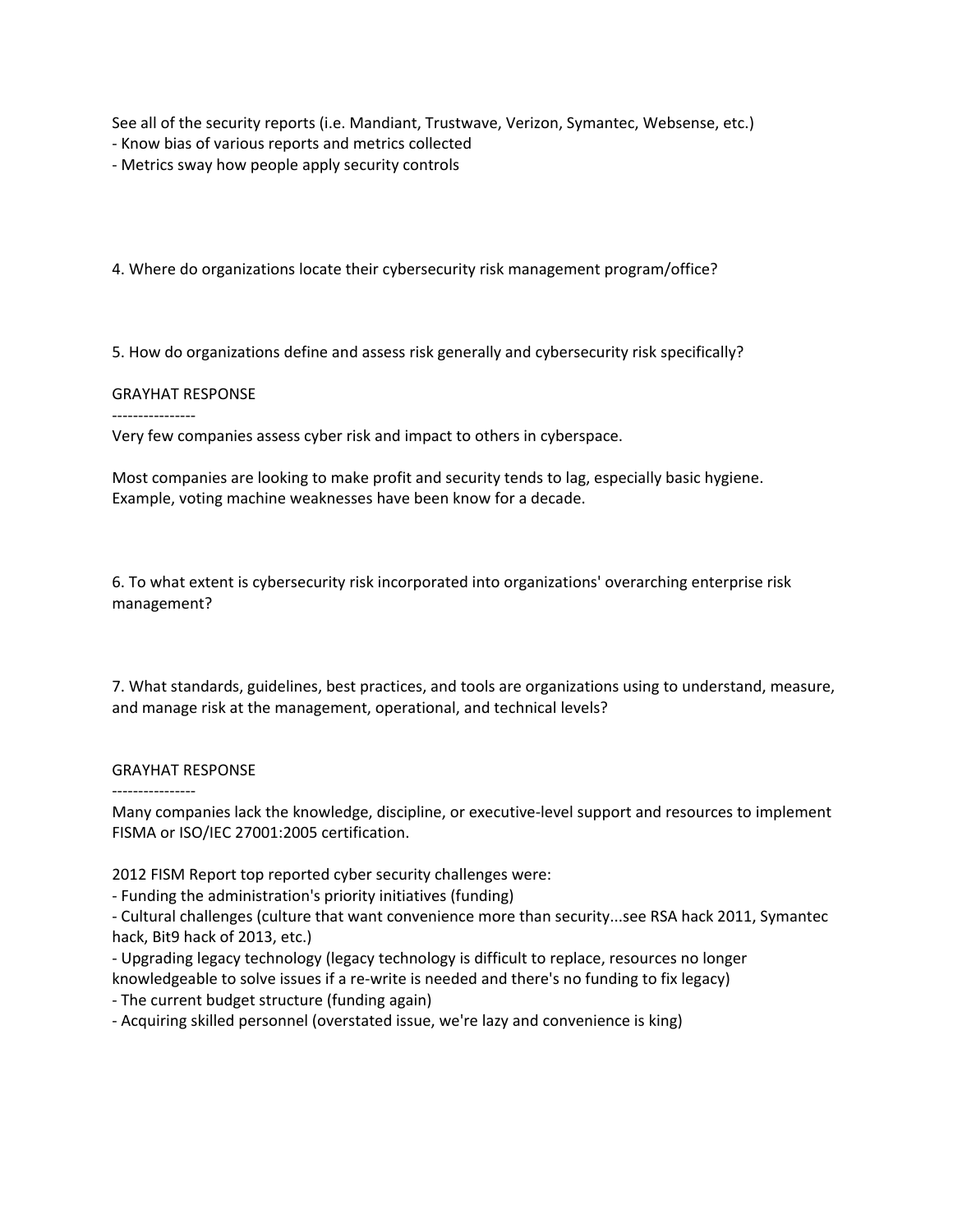8. What are the current regulatory and regulatory reporting requirements in the United States (e.g. local, state, national, and other) for organizations relating to cybersecurity?

### GRAYHAT RESPONSE

---------------- None.

Many financial services organizations are buried with FFIEC compliance and other financial assessments to truly address security.

Most manufacturing, Internet, and retail companies have no security reporting requirements.

SOX reporting is not helpful for security.

SEC reporting guidelines issued in 2012 have not been adopted.

9. What organizational critical assets are interdependent upon other critical physical and information infrastructures, including telecommunications, energy, financial services, water, and transportation sectors?

## GRAYHAT RESPONSE

----------------

Information Technology is at the core of cyber security and the Internet.

Information Technology is what connected networks together through Internet Service Providers (ISPs). Information Technology and vendors of Information Technology are responsible for vulnerabilities to their products.

Customers of Information Technology must follow the security guidance of their Information Technology vendor.

We are all reliant on Information Technology.

We are all reliant on Information Technology vendors.

We are all responsible for our Information Technology.

10. What performance goals do organizations adopt to ensure their ability to provide essential services while managing cybersecurity risk?

## GRAYHAT RESPONSE

----------------

Many companies use annual, quarterly, and monthly industry benchmarks to gauge their security programs.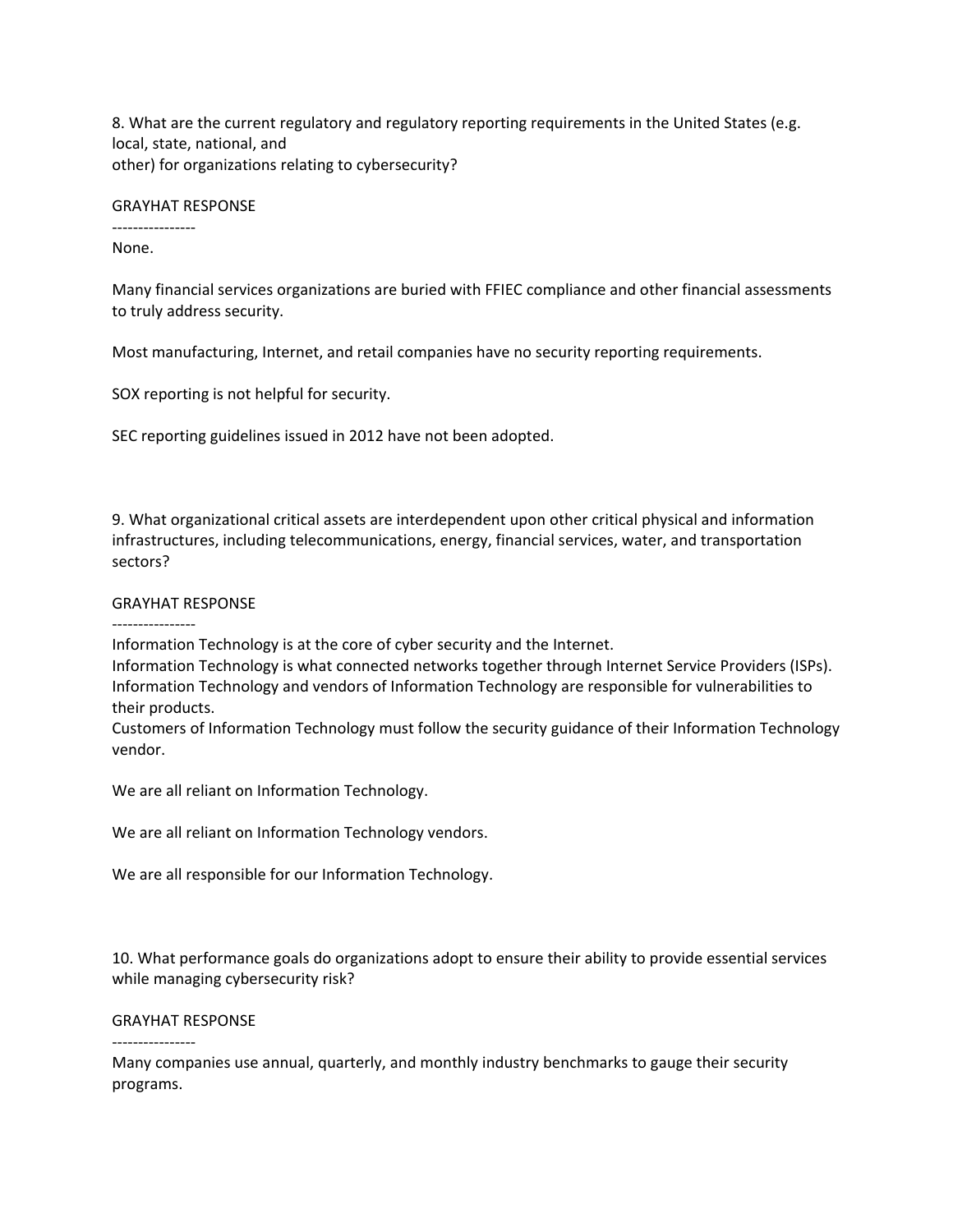They use consulting firms like KPMG, Accenture, E&Y, PWC, and Deloitte to benchmark their security against their industry segment.

CSO Magazine and PWC conduct an annual Global State of Information Security that helps benchmark security programs:

<http://www.pwc.com/gx/en/consulting-services/information-security-survey/index.jhtml> There are other benchmarking programs available such as the Corporate Executive Board's IREC: <https://www.irec.executiveboard.com/Public/Default.aspx>

11. If your organization is required to report to more than one regulatory body, what information does your organization report and what has been your organization's reporting experience?

12. What role(s) do or should national/international standards and organizations that develop national/international standards play in critical infrastructure cybersecurity conformity assessment? Use of Frameworks, Standards, Guidelines, and Best Practices

# GRAYHAT RESPONSE

----------------

International Organization for Standardization (ISO) is the defacto global leader.

As set forth in the Executive Order, the Framework will consist of standards, guidelines, and/or best practices that promote the protection of information and information systems supporting organizational missions and business functions.

NIST seeks comments on the applicability of existing publications to address cybersecurity needs, including, but not limited to the documents developed by: international standards organizations; U.S. Government Agencies and organizations; State regulators or Public Utility Commissions; Industry and industry associations; other Governments, and non-profits and other non-government organizations.

NIST is seeking information on the current usage of these existing approaches throughout industry, the robustness and applicability of these frameworks and standards, and what would encourage their increased usage. Please provide information related to the following:

- 1. What additional approaches already exist?
- 2. Which of these approaches apply across sectors?
- 3. Which organizations use these approaches?
- 4. What, if any, are the limitations of using such approaches?
- 5. What, if any, modifications could make these approaches more useful?
- 6. How do these approaches take into account sector-specific needs?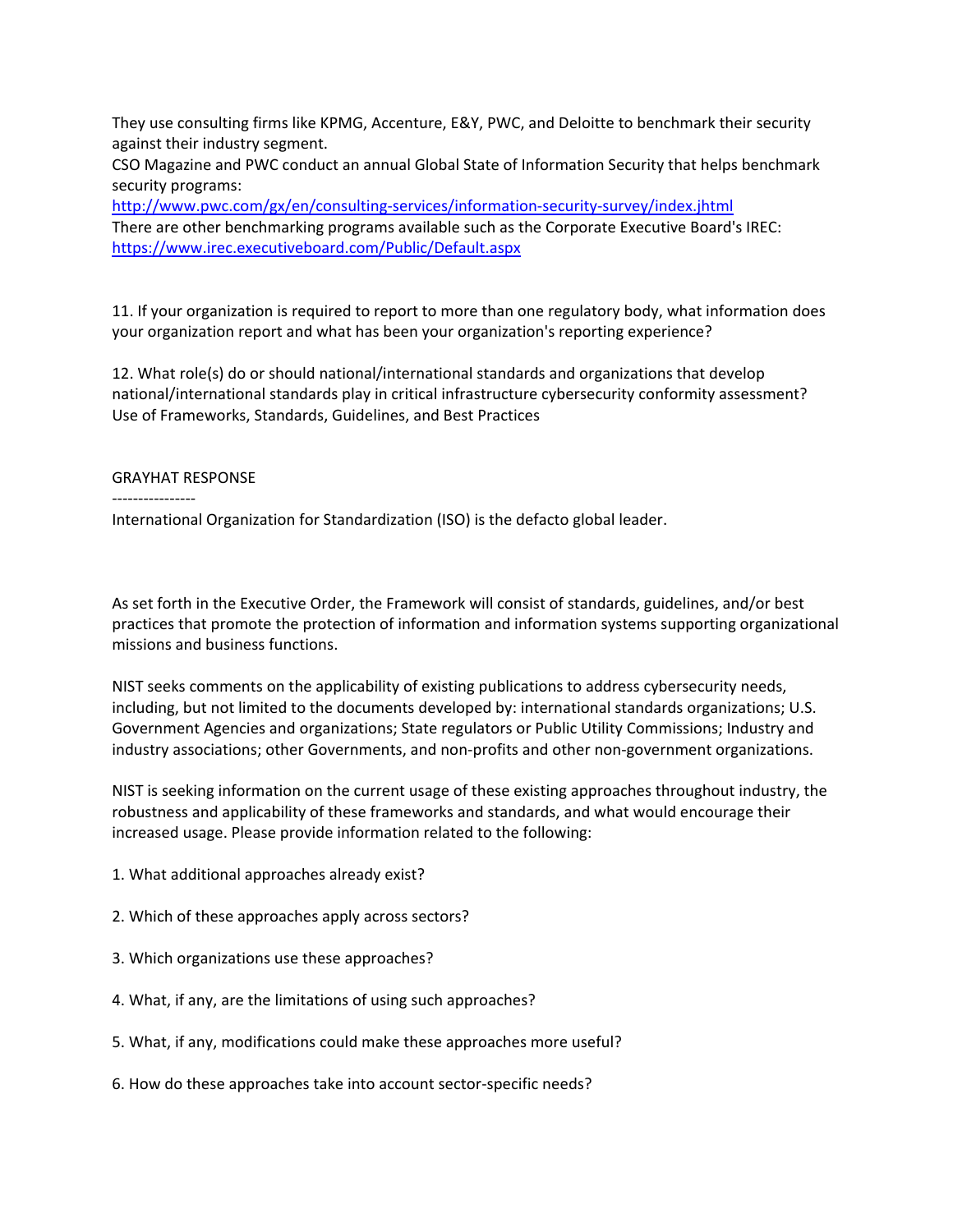7. When using an existing framework, should there be a related sector-specific standards development process or voluntary program?

8. What can the role of sector-specific agencies and related sector coordinating councils be in developing and promoting the use of these approaches?

9. What other outreach efforts would be helpful? Specific Industry Practices

In addition to the approaches above, NIST is interested in identifying core practices that are broadly applicable across sectors and throughout industry.

NIST is interested in information on the adoption of the following practices as they pertain to critical infrastructure components:

Separation of business from operational systems;

## GRAYHAT RESPONSE

----------------

This is one of the single most important controls to implement, but very difficult to implement in most organizations.

This control is the basis for PCI DSS, but is offset using tokenization.

 Use of encryption and key management; Identification and authorization of users accessing systems; Asset identification and management; Monitoring and incident detection tools and capabilities;

# GRAYHAT RESPONSE

----------------

- Monitoring and incident detection tools and capabilities is one of the biggest areas that GRAYHAT recommends.

- Advanced attacks like water holing are mitigated with a good detection strategy for this compromise. Reference:

[http://threatpost.com/en\\_us/blogs/large-scale-water-holing-attack-campaigns-hitting-key-targets-](http://threatpost.com/en_us/blogs/large-scale-water-holing-attack-campaigns-hitting-key-targets-092512)[092512](http://threatpost.com/en_us/blogs/large-scale-water-holing-attack-campaigns-hitting-key-targets-092512)

- It also acts as a defense in depth strategy if companies fail to prevent or implement necessary security controls.

- Detection also reduces an attacker's dwell time once they compromise a network.

 Incident handling policies and procedures; Mission/system resiliency practices; Security engineering practices; Privacy and civil liberties protection.

1. Are these practices widely used throughout critical infrastructure and industry?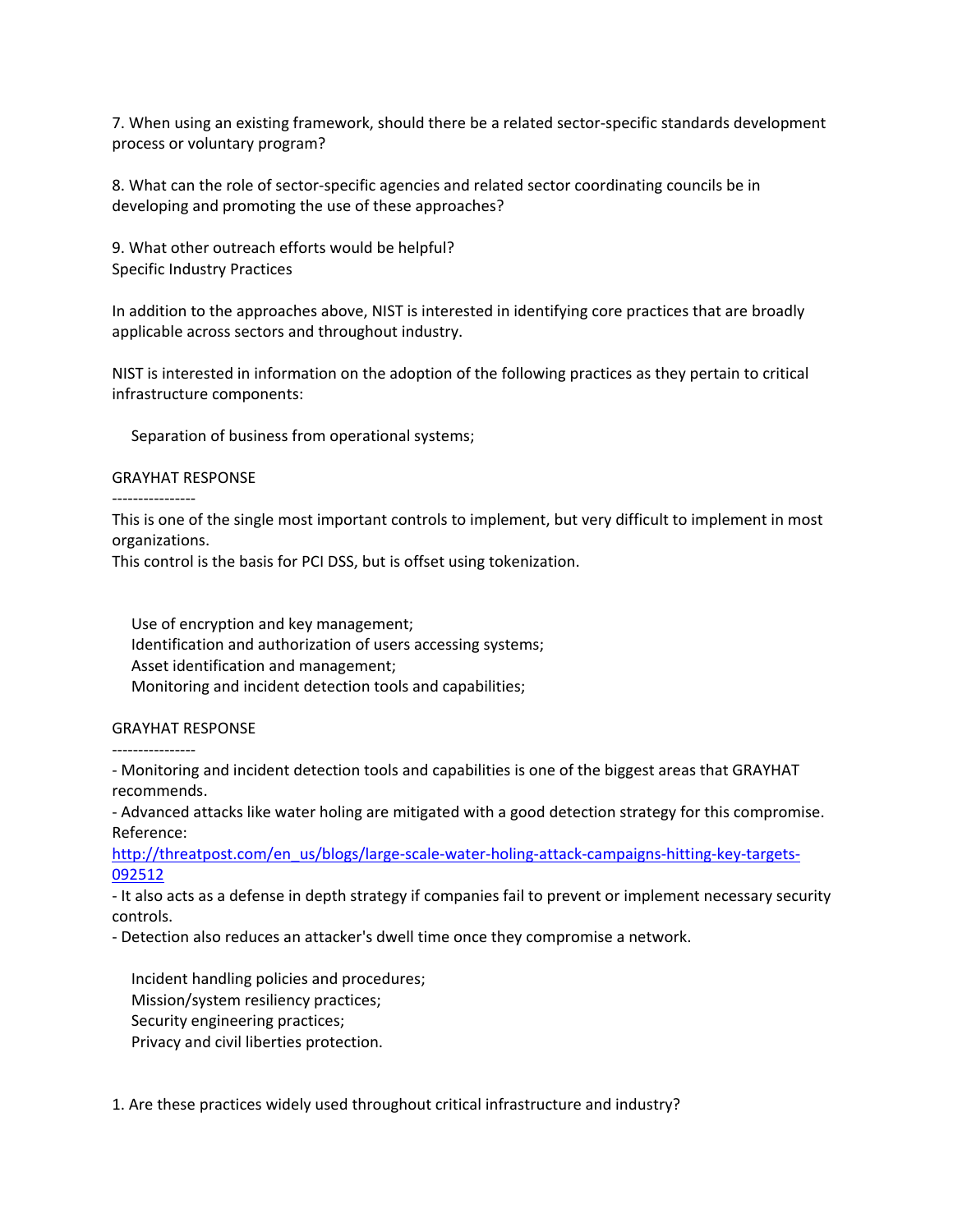## GRAYHAT RESPONSE

----------------

- We have detected much variance on how the Internet is protected.

- Heterogeneous security approaches as saved the Internet from collapse.

- We recommend diversity in security measures through people, process, and technology.

2. How do these practices relate to existing international standards and practices? - International standards such as ISO provide a level of guidance to secure networks, while leaving some room for interpretation on the exact control.

- ISO also provides a means to measure maturity through ISO/IEC 21827:2008, which specifies the Systems Security Engineering - Capability Maturity Model (SSE-CMM).

3. Which of these practices do commenters see as being the most critical for the secure operation of critical infrastructure?

# GRAYHAT RESPONSE

----------------

- All critical infrastructure relies on routing and DNS. Much of the Internet is connected via BGP and DNS, so we recommend hardening these

2 core services for everyone.

- Access to the admin control plane is also very important. If an attacker does not have access to manage a critical infrastructure system, then they will have a hard time compromising that system.

- We recommend that we do not directly expose critical infrastructure to the Internet. Ensure that it's firewalled. Ensure that admin privileges are secured.

4. Are some of these practices not applicable for business or mission needs within particular sectors?

# GRAYHAT RESPONSE

----------------

- We need to think holistically. Controls that protect the cyber ecosystem are of utmost importance.

- DNS and routing are at the core of how networks interconnect.

- Passwords and identity are the foundations of security for cross sector access.

5. Which of these practices pose the most significant implementation challenge?

# GRAYHAT RESPONSE

----------------

- Administrative and privileged access

- Network segmentation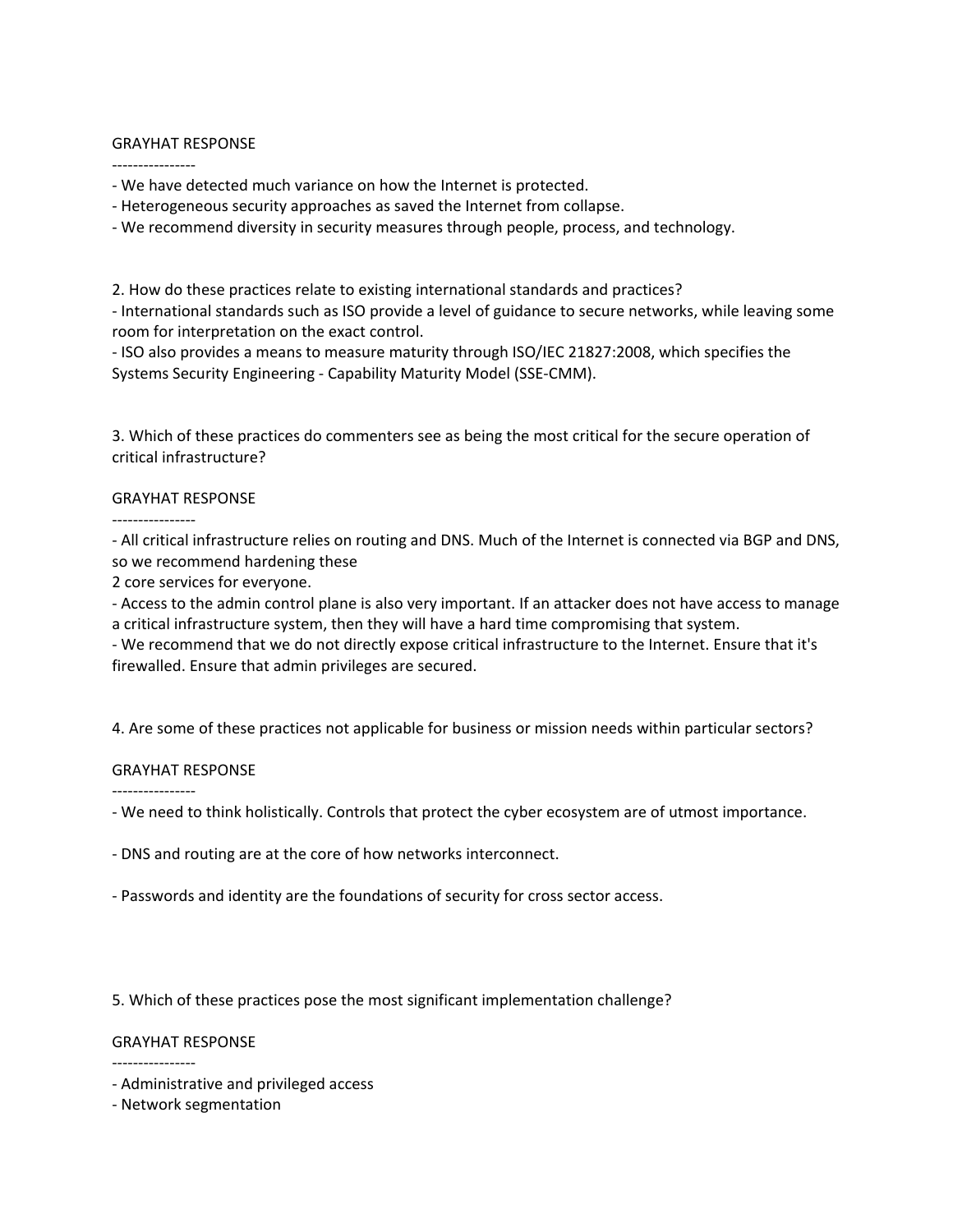6. How are standards or guidelines utilized by organizations in the implementation of these practices?

7. Do organizations have a methodology in place for the proper allocation of business resources to invest in, create, and maintain IT standards?

### GRAYHAT RESPONSE

- No, most don't care. Security is an after thought and simply viewed as non-critical.

- We need to reinforce that companies have a responsibility to establish due care and a minimum safety standard for Internet security.

8. Do organizations have a formal escalation process to address cybersecurity risks that suddenly increase in severity?

9. What risks to privacy and civil liberties do commenters perceive in the application of these practices?

10. What are the international implications of this Framework on your global business or in policymaking in other countries?

### GRAYHAT RESPONSE

----------------

- Several countries have adopted ISO 27001 certification as the minimum standard for security. These countries tend to score highest in overall security practices.

- By adopting an international security standard such as ISO, we are automatically aligned with other countries and their security protocols.

- We would like to be better informed about how other "international"

standards like SANS 20 obtained their claims for security. The number of countries and groups within other countries that adopted their standard appears suspect. Their exposure reduction claims are also suspect. Let's see the proof in their controls efficacy.

11. How should any risks to privacy and civil liberties be managed?

#### GRAYHAT RESPONSE

----------------

- Through public discourse.

12. In addition to the practices noted above, are there other core practices that should be considered for inclusion in the Framework?

### GRAYHAT RESPONSE

----------------